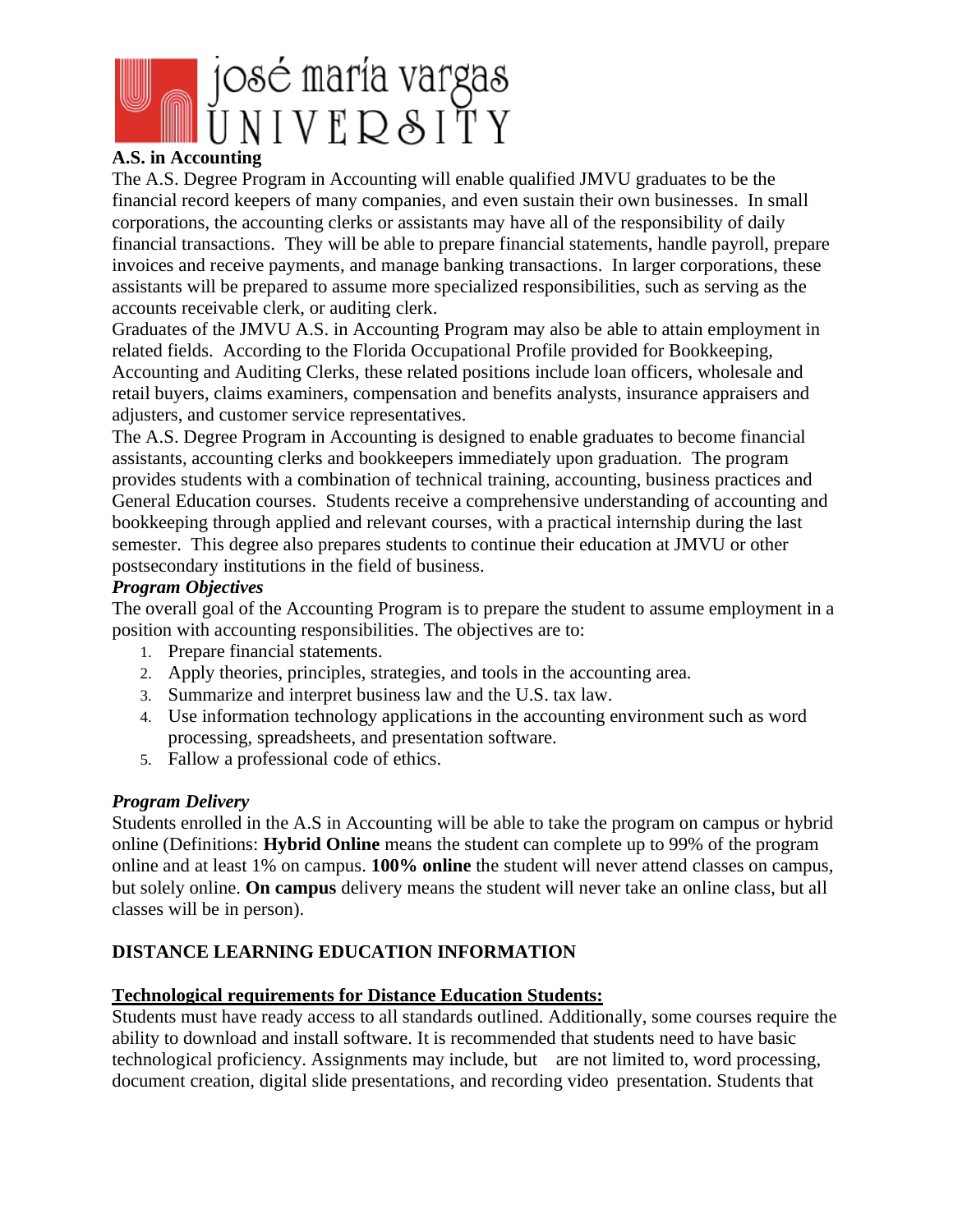

don't have the basic technological proficiency can benefit from the university's optional offered trainings in the mentioned areas.

# **Devices**

- A Desktop or laptop device is necessary to complete the coursework.
- Desktop or laptop device must have Windows 8/10 or MacOS 10.10 or above and the capability of producing sound via speakers or headphones.
- Mobile devices may be used for some, but not all, LMS functions. A mobile device cannot replace a desktop/laptop.

## **Connectivity**

- High-speed Internet connection: Cable, DSL, etc.
- Internet Web Browser (Firefox, Internet Edge, Safari, or Google Chrome).
- Personal or university e-mail account. **Recommended creation/processing software**
- Word Processor (MS Word, Google Docs, etc.).
- PDF Reader (Adobe Acrobat Reader or Apple Preview).
- Additional software may be required for certain courses.

# **Students privacy:**

Student privacy is very important to the university. Students the university FERPA statement located university website under the consumer disclosures tab in the financial aid section. Students may also review the student records section of the university catalog pages 79-80 for more information on privacy.

## **Verification of Identity Protection:**

During the admissions process students will be asked to provide a copy of their state or government issue ID. After students begin their program they will be required to upload a face picture to their Vargas Portal profile. Student identities will be verified and their privacy protected through the use of a student a unique username and password during the Admissions process. The Admissions and Financial Aid Offices will verify incoming student documentation. Student privacy will be protected through the https secure connection of the Vargas Portal. Students will login online and agree through a student agreement that they are the sole users of the course materials. Students will be ask to submit their assignments on the Vargas Portal.

## **Additional Distance Education Fees:**

There are no platform access fees, online library access fees, fees associated with identity verification and the course textbooks maybe purchased by the students on amazon.com and other online retail stores. If students desire the university to purchase the course textbooks for the student, the university will charge the cost of the book plus \$30 to the student account. Through the Vargas Portal students will be able to pay the charges, if they desire the university to buy the books for them.

## *Graduation Requirements*

A total of 60 credit hours must be completed by taking the following courses. Courses which meet the General Education requirements (21 credit hours) are labeled "**GE**".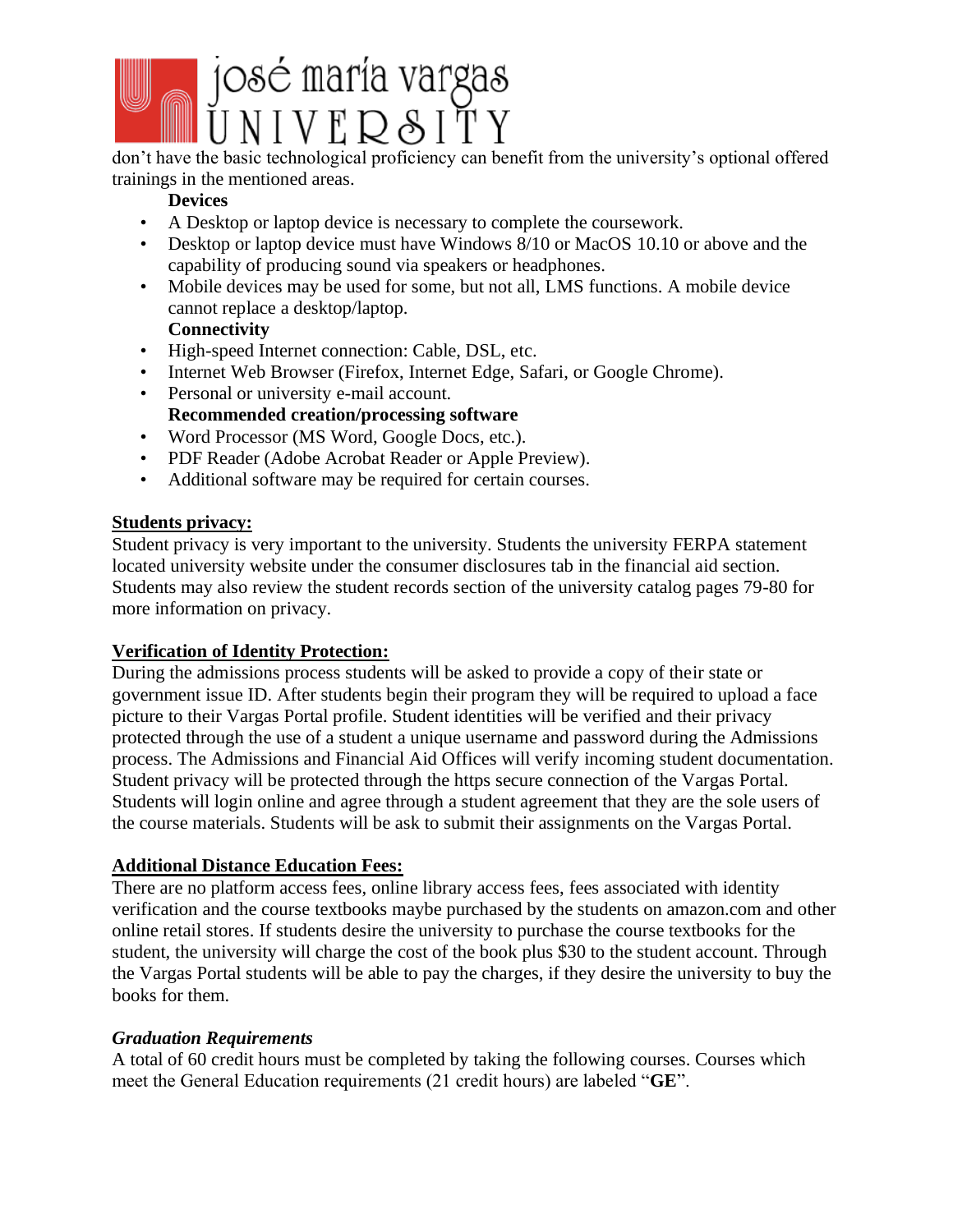# josé maría vargas<br>U N I V E R & I T Y

• SLS 1601 Orientation & Study and Research Techniques **GE** 3 credits

# **SEMESTER I** (requirement of 12 credits)

|                                                | <b>ENC 1000</b>              |  | Oral & Written Communications GE                          | 3 credits |  |  |  |  |
|------------------------------------------------|------------------------------|--|-----------------------------------------------------------|-----------|--|--|--|--|
|                                                | <b>MAC 1105</b><br>$\bullet$ |  | College Mathematics I - Algebra & Geometry $GE$ 3 credits |           |  |  |  |  |
|                                                | ACG 3073<br>$\bullet$        |  | Accounting I                                              | 3 credits |  |  |  |  |
|                                                | <b>CGS 210</b><br>$\bullet$  |  | <b>Office Applications</b>                                | 3 credits |  |  |  |  |
| <b>SEMESTER II</b> (requirement of 15 credits) |                              |  |                                                           |           |  |  |  |  |
| $\bullet$                                      | <b>ENC</b> 1101              |  | Composition I GE                                          | 3 credits |  |  |  |  |
|                                                | ACG 3341                     |  | Accounting II                                             | 3 credits |  |  |  |  |
|                                                | <b>TAX 200</b>               |  | Federal Income Tax I                                      | 3 credits |  |  |  |  |
|                                                | <b>ACG 265</b>               |  | Principles of Auditing                                    | 3 credits |  |  |  |  |
|                                                | <b>ACG 207</b>               |  | <b>Managerial Accounting</b>                              | 3 credits |  |  |  |  |
|                                                |                              |  |                                                           |           |  |  |  |  |

# **SEMESTER III** (requirement of 15 credits)

| $\bullet$ PSY 2012                             | General Psychology GE                  | 3 credits |  |  |  |  |  |
|------------------------------------------------|----------------------------------------|-----------|--|--|--|--|--|
| ACG 236<br>$\bullet$                           | <b>Cost Accounting</b>                 | 3 credits |  |  |  |  |  |
| <b>APA 112</b><br>$\bullet$                    | <b>Accounting Applications</b>         | 3 credits |  |  |  |  |  |
| ACG 268<br>$\bullet$                           | <b>Fraud Examination</b>               | 3 credits |  |  |  |  |  |
| <b>BUL 224</b><br>$\bullet$                    | <b>Business Law I</b>                  | 3 credits |  |  |  |  |  |
| <b>SEMESTER IV</b> (requirement of 15 credits) |                                        |           |  |  |  |  |  |
| PHI 2600<br>$\bullet$                          | Ethics or another philosophy course GE | 3 credits |  |  |  |  |  |
| TAX 201<br>$\bullet$                           | Federal Income Tax II                  | 3 credits |  |  |  |  |  |